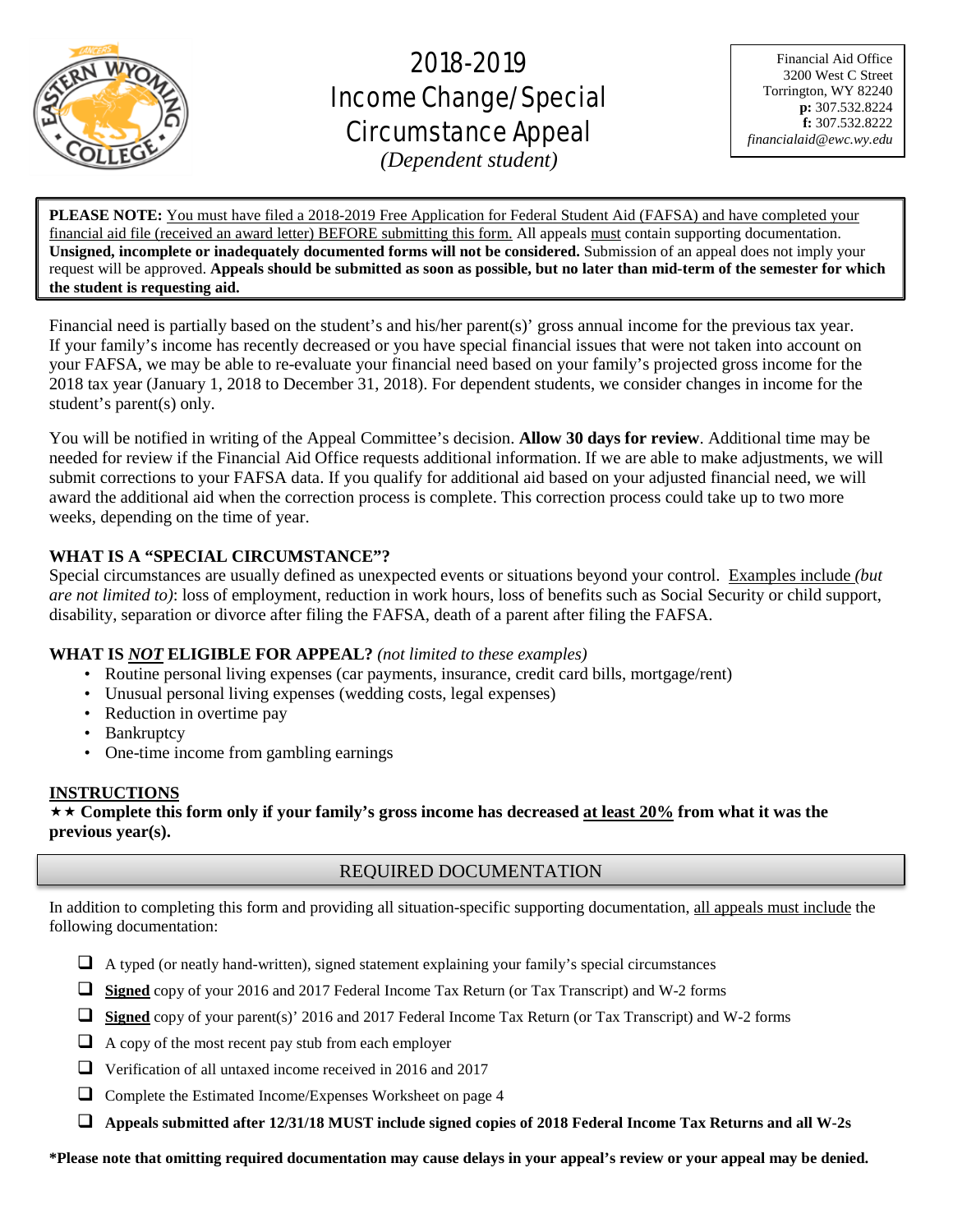# A: STUDENT INFORMATION

| Last Name                                  | <b>First Name</b> | M.I. | EWC Student ID Number            | Social Security Number ( <i>last four digits</i> ) |  |
|--------------------------------------------|-------------------|------|----------------------------------|----------------------------------------------------|--|
| Mailing Address (include apartment number) |                   |      | E-mail Address                   |                                                    |  |
| City, ST, Zip                              |                   |      | Phone Number (include area code) |                                                    |  |

# B: REASON FOR SUBMITTING APPEAL *(check all that apply)*

#### **A. Unemployment or reduction of hours or wages**

Parent who worked in 2016 is now unemployed or has had work hours and/or wage rate reduced.

#### **Required documentation:**

- $\Box$  Copy of last pay stub(s) from previous employer(s)
- $\Box$  Copy of letter from employer on letterhead verifying the release from employment or reduction in hours/wages, the date the change became effective and the duration of the reduction if temporary
- $\Box$  Notice of eligibility or denial for unemployment benefits  $\Box$  Copy of disability benefit statement if applicable
- Copy of disability benefit statement if applicable

# **B. Medical or dental expenses**

You or your parent(s) made payments for expenses not covered by insurance. **Medical expenses** *for which you received no insurance or other reimbursement* **must exceed 11% of the family's taxable income** in order to be considered.

#### **Required documentation:**

- □ Submit copies of receipts or billing statements showing amounts for which you received no insurance or other reimbursement, as well as documentation of payment
- $\Box$  Total medical expenses for which you received no insurance or other reimbursement(s): \$

## **C. Retirement**

Parent who worked in 2016 has retired.

#### **Required documentation:**

- $\Box$  Copy of last pay stub(s) from previous employer(s)<br> $\Box$  Copy of retirement benefit statement
- Copy of retirement benefit statement
- $\Box$  Letter from previous employer on letterhead stating last date of employment

## **D. Death of parent**

Parent passed away after the FAFSA was filed.

#### **Required documentation:**

Copy of death certificate, obituary, or funeral program

## **E. Separation or divorce of parent**

Parent was married when the FAFSA was filed, but has now separated or divorced.

#### **Required documentation:**

 $\Box$  Court documentation verifying legal separation or divorce, or letter from attorney documenting that legal proceedings have begun

## **F. Reduction or loss of support or benefits**

Parent received support or benefits in 2016 that have been terminated or reduced. Support or benefits may include: worker's compensation, unemployment benefits, child support, Social Security benefits, pensions, etc.

#### **Required documentation:**

- □ Last check stub or printout of benefit received
- Letter from agency on letterhead verifying the date and amount of benefit lost

## **G. One-time income**

Parent received non-recurring income in 2016 from a pension, IRA, annuity, inheritance, settlement, etc.

#### **Required documentation:**

- Copy of form 1099 or other statement from paying agency showing the one-time income
- Explain why the one-time income is not available for education expenses; include documentation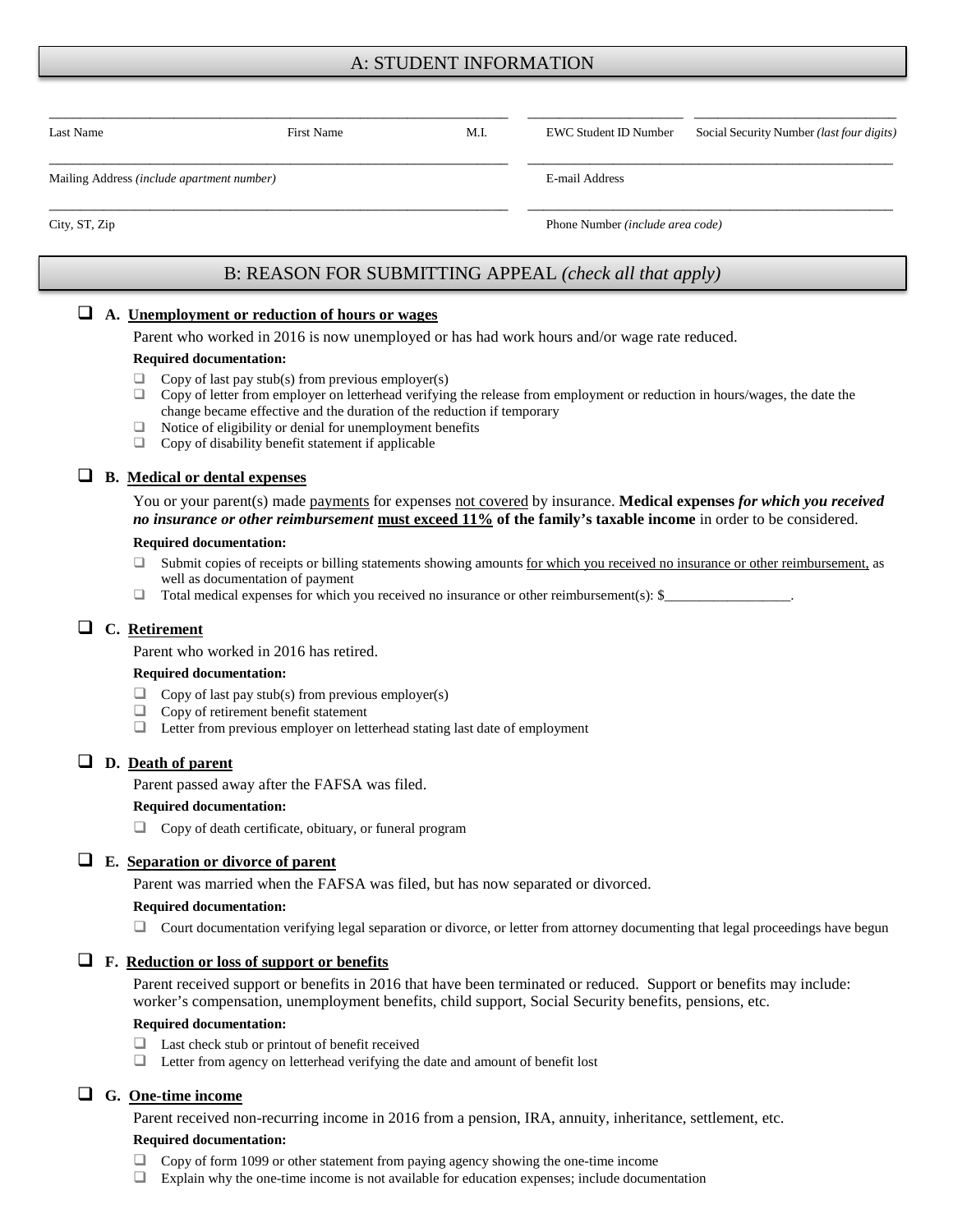## **H. Dislocated Worker/Displaced Homemaker**

Parent is a Dislocated Worker if he/she is receiving unemployment benefits due to being laid off or losing a job and is unlikely to return to a previous occupation, or was self-employed but is now unemployed due to economic conditions or natural disaster. A Displaced Homemaker is generally a person who previously provided unpaid services to the family (e.g. stay-at-home parent), is no longer supported by the spouse, is unemployed or underemployed, and is having trouble finding or upgrading employment.

#### **Required documentation:**

- $\Box$  Copy of letter from employer on letterhead verifying the release from employment or reduction in hours/wages, the date the change became effective and the duration of the reduction if temporary
- $\Box$  Notice of eligibility or denial for unemployment benefits

## **I. Other**

You or your parent(s) have other unusual circumstances not listed above.

#### **Required documentation:**

- $\Box$  Explain the circumstances in detail, including the impact on your ability to pay for your educational expenses
- $\Box$  Attach supporting documentation of the circumstances

# C: EXPLANATION OF SPECIAL CIRCUMSTANCES

**For the following questions, ONLY include information for the student's parent(s) whose income was included on the 2018-2019 Free Application for Federal Student Aid (FAFSA).**

Whose income decreased? \_\_\_\_\_\_\_\_\_\_\_\_\_\_\_\_\_\_\_\_\_\_\_\_\_\_\_\_\_\_\_\_\_\_\_\_\_\_\_\_\_\_\_\_\_\_\_\_\_\_\_\_\_\_\_\_\_\_\_\_\_\_\_\_\_\_\_\_\_\_\_\_\_\_\_\_\_\_\_

What date did the change in circumstance occur?  $\frac{\frac{1}{2} \left| \frac{1}{2} \right|}{\frac{1}{2} \left| \frac{1}{2} \right|}$ 

**\*Explain below (or attach a typed, signed personal statement explaining), in as much detail as possible, why you are requesting a change in income. Please list dates that the changes occurred and how it impacted your income. You must provide appropriate documentation. Be as detailed as possible about the change in your circumstances.** 

\_\_\_\_\_\_\_\_\_\_\_\_\_\_\_\_\_\_\_\_\_\_\_\_\_\_\_\_\_\_\_\_\_\_\_\_\_\_\_\_\_\_\_\_\_\_\_\_\_\_\_\_\_\_\_\_\_\_\_\_\_\_\_\_\_\_\_\_\_\_\_\_\_\_\_\_\_\_\_\_\_\_\_\_\_\_\_\_\_\_\_\_\_\_\_\_\_\_\_\_\_\_\_\_\_\_\_\_

\_\_\_\_\_\_\_\_\_\_\_\_\_\_\_\_\_\_\_\_\_\_\_\_\_\_\_\_\_\_\_\_\_\_\_\_\_\_\_\_\_\_\_\_\_\_\_\_\_\_\_\_\_\_\_\_\_\_\_\_\_\_\_\_\_\_\_\_\_\_\_\_\_\_\_\_\_\_\_\_\_\_\_\_\_\_\_\_\_\_\_\_\_\_\_\_\_\_\_\_\_\_\_\_\_\_\_\_

\_\_\_\_\_\_\_\_\_\_\_\_\_\_\_\_\_\_\_\_\_\_\_\_\_\_\_\_\_\_\_\_\_\_\_\_\_\_\_\_\_\_\_\_\_\_\_\_\_\_\_\_\_\_\_\_\_\_\_\_\_\_\_\_\_\_\_\_\_\_\_\_\_\_\_\_\_\_\_\_\_\_\_\_\_\_\_\_\_\_\_\_\_\_\_\_\_\_\_\_\_\_\_\_\_\_\_\_

\_\_\_\_\_\_\_\_\_\_\_\_\_\_\_\_\_\_\_\_\_\_\_\_\_\_\_\_\_\_\_\_\_\_\_\_\_\_\_\_\_\_\_\_\_\_\_\_\_\_\_\_\_\_\_\_\_\_\_\_\_\_\_\_\_\_\_\_\_\_\_\_\_\_\_\_\_\_\_\_\_\_\_\_\_\_\_\_\_\_\_\_\_\_\_\_\_\_\_\_\_\_\_\_\_\_\_\_

\_\_\_\_\_\_\_\_\_\_\_\_\_\_\_\_\_\_\_\_\_\_\_\_\_\_\_\_\_\_\_\_\_\_\_\_\_\_\_\_\_\_\_\_\_\_\_\_\_\_\_\_\_\_\_\_\_\_\_\_\_\_\_\_\_\_\_\_\_\_\_\_\_\_\_\_\_\_\_\_\_\_\_\_\_\_\_\_\_\_\_\_\_\_\_\_\_\_\_\_\_\_\_\_\_\_\_\_

\_\_\_\_\_\_\_\_\_\_\_\_\_\_\_\_\_\_\_\_\_\_\_\_\_\_\_\_\_\_\_\_\_\_\_\_\_\_\_\_\_\_\_\_\_\_\_\_\_\_\_\_\_\_\_\_\_\_\_\_\_\_\_\_\_\_\_\_\_\_\_\_\_\_\_\_\_\_\_\_\_\_\_\_\_\_\_\_\_\_\_\_\_\_\_\_\_\_\_\_\_\_\_\_\_\_\_\_

\_\_\_\_\_\_\_\_\_\_\_\_\_\_\_\_\_\_\_\_\_\_\_\_\_\_\_\_\_\_\_\_\_\_\_\_\_\_\_\_\_\_\_\_\_\_\_\_\_\_\_\_\_\_\_\_\_\_\_\_\_\_\_\_\_\_\_\_\_\_\_\_\_\_\_\_\_\_\_\_\_\_\_\_\_\_\_\_\_\_\_\_\_\_\_\_\_\_\_\_\_\_\_\_\_\_\_\_

\_\_\_\_\_\_\_\_\_\_\_\_\_\_\_\_\_\_\_\_\_\_\_\_\_\_\_\_\_\_\_\_\_\_\_\_\_\_\_\_\_\_\_\_\_\_\_\_\_\_\_\_\_\_\_\_\_\_\_\_\_\_\_\_\_\_\_\_\_\_\_\_\_\_\_\_\_\_\_\_\_\_\_\_\_\_\_\_\_\_\_\_\_\_\_\_\_\_\_\_\_\_\_\_\_\_\_\_

\_\_\_\_\_\_\_\_\_\_\_\_\_\_\_\_\_\_\_\_\_\_\_\_\_\_\_\_\_\_\_\_\_\_\_\_\_\_\_\_\_\_\_\_\_\_\_\_\_\_\_\_\_\_\_\_\_\_\_\_\_\_\_\_\_\_\_\_\_\_\_\_\_\_\_\_\_\_\_\_\_\_\_\_\_\_\_\_\_\_\_\_\_\_\_\_\_\_\_\_\_\_\_\_\_\_\_\_

\_\_\_\_\_\_\_\_\_\_\_\_\_\_\_\_\_\_\_\_\_\_\_\_\_\_\_\_\_\_\_\_\_\_\_\_\_\_\_\_\_\_\_\_\_\_\_\_\_\_\_\_\_\_\_\_\_\_\_\_\_\_\_\_\_\_\_\_\_\_\_\_\_\_\_\_\_\_\_\_\_\_\_\_\_\_\_\_\_\_\_\_\_\_\_\_\_\_\_\_\_\_\_\_\_\_\_\_

\_\_\_\_\_\_\_\_\_\_\_\_\_\_\_\_\_\_\_\_\_\_\_\_\_\_\_\_\_\_\_\_\_\_\_\_\_\_\_\_\_\_\_\_\_\_\_\_\_\_\_\_\_\_\_\_\_\_\_\_\_\_\_\_\_\_\_\_\_\_\_\_\_\_\_\_\_\_\_\_\_\_\_\_\_\_\_\_\_\_\_\_\_\_\_\_\_\_\_\_\_\_\_\_\_\_\_\_

\_\_\_\_\_\_\_\_\_\_\_\_\_\_\_\_\_\_\_\_\_\_\_\_\_\_\_\_\_\_\_\_\_\_\_\_\_\_\_\_\_\_\_\_\_\_\_\_\_\_\_\_\_\_\_\_\_\_\_\_\_\_\_\_\_\_\_\_\_\_\_\_\_\_\_\_\_\_\_\_\_\_\_\_\_\_\_\_\_\_\_\_\_\_\_\_\_\_\_\_\_\_\_\_\_\_\_\_

\_\_\_\_\_\_\_\_\_\_\_\_\_\_\_\_\_\_\_\_\_\_\_\_\_\_\_\_\_\_\_\_\_\_\_\_\_\_\_\_\_\_\_\_\_\_\_\_\_\_\_\_\_\_\_\_\_\_\_\_\_\_\_\_\_\_\_\_\_\_\_\_\_\_\_\_\_\_\_\_\_\_\_\_\_\_\_\_\_\_\_\_\_\_\_\_\_\_\_\_\_\_\_\_\_\_\_\_

\_\_\_\_\_\_\_\_\_\_\_\_\_\_\_\_\_\_\_\_\_\_\_\_\_\_\_\_\_\_\_\_\_\_\_\_\_\_\_\_\_\_\_\_\_\_\_\_\_\_\_\_\_\_\_\_\_\_\_\_\_\_\_\_\_\_\_\_\_\_\_\_\_\_\_\_\_\_\_\_\_\_\_\_\_\_\_\_\_\_\_\_\_\_\_\_\_\_\_\_\_\_\_\_\_\_\_\_

\_\_\_\_\_\_\_\_\_\_\_\_\_\_\_\_\_\_\_\_\_\_\_\_\_\_\_\_\_\_\_\_\_\_\_\_\_\_\_\_\_\_\_\_\_\_\_\_\_\_\_\_\_\_\_\_\_\_\_\_\_\_\_\_\_\_\_\_\_\_\_\_\_\_\_\_\_\_\_\_\_\_\_\_\_\_\_\_\_\_\_\_\_\_\_\_\_\_\_\_\_\_\_\_\_\_\_\_

\_\_\_\_\_\_\_\_\_\_\_\_\_\_\_\_\_\_\_\_\_\_\_\_\_\_\_\_\_\_\_\_\_\_\_\_\_\_\_\_\_\_\_\_\_\_\_\_\_\_\_\_\_\_\_\_\_\_\_\_\_\_\_\_\_\_\_\_\_\_\_\_\_\_\_\_\_\_\_\_\_\_\_\_\_\_\_\_\_\_\_\_\_\_\_\_\_\_\_\_\_\_\_\_\_\_\_\_

\_\_\_\_\_\_\_\_\_\_\_\_\_\_\_\_\_\_\_\_\_\_\_\_\_\_\_\_\_\_\_\_\_\_\_\_\_\_\_\_\_\_\_\_\_\_\_\_\_\_\_\_\_\_\_\_\_\_\_\_\_\_\_\_\_\_\_\_\_\_\_\_\_\_\_\_\_\_\_\_\_\_\_\_\_\_\_\_\_\_\_\_\_\_\_\_\_\_\_\_\_\_\_\_\_\_\_\_

\_\_\_\_\_\_\_\_\_\_\_\_\_\_\_\_\_\_\_\_\_\_\_\_\_\_\_\_\_\_\_\_\_\_\_\_\_\_\_\_\_\_\_\_\_\_\_\_\_\_\_\_\_\_\_\_\_\_\_\_\_\_\_\_\_\_\_\_\_\_\_\_\_\_\_\_\_\_\_\_\_\_\_\_\_\_\_\_\_\_\_\_\_\_\_\_\_\_\_\_\_\_\_\_\_\_\_\_